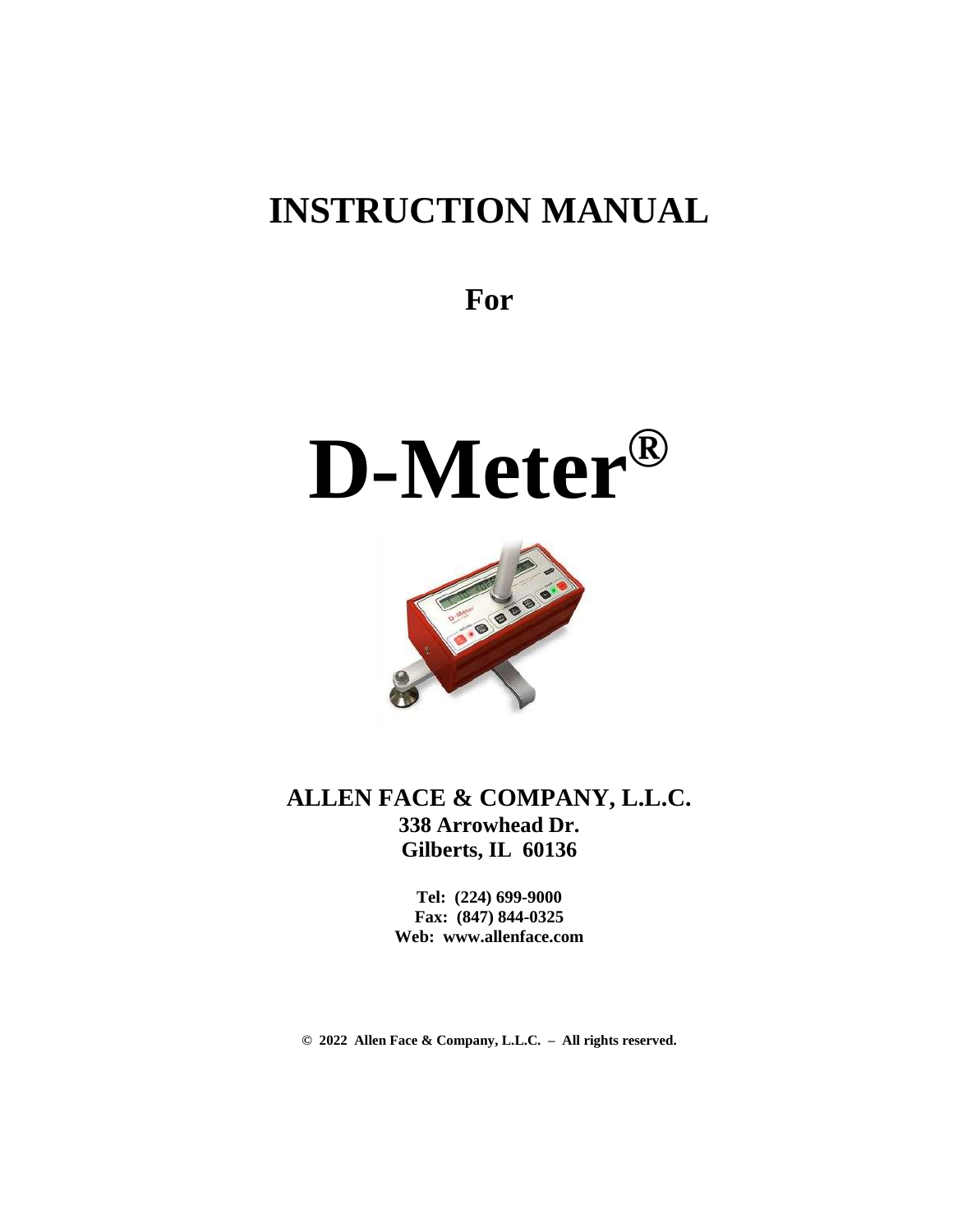#### **TABLE OF CONTENTS**

#### **Section I: BATTERY CHARGING, RE-CALIBRATION, & MAINTENANCE**

| Charging the internal Lithium-ion battery | $L_{\rm 1}$ |
|-------------------------------------------|-------------|
| <b>Re-Calibration Requirements</b>        | $L_{\rm 1}$ |
| <b>Routine Maintenance</b>                | $L_{\rm 1}$ |
| <b>Returning Your Unit for Service</b>    | $I-2$       |
| Notice to Overseas Customers              | $L-3$       |

#### **Section II: SETTING-UP & OPERATING the DOWNLOAD SOFTWARE**

Loading the D-Meter® Download Software onto Your PC's Hard Drive II-1

#### **Section III: GENERAL OPERATION**

| <b>Recommended Run Pattern</b>                     | $III-1$   |
|----------------------------------------------------|-----------|
| Unit Power-Up & Memory Clearance                   | $III-1$   |
| "Start New Session ?" Query                        | $III-1$   |
| The " <off>" Screen</off>                          | $III-2$   |
| Starting and Completing a Run                      | $III-2$   |
| <b>Displaying Run Results</b>                      | $III-2$   |
| <b>Check Codes</b>                                 | $III-3$   |
| <b>Automatic Retention of All Run Records</b>      | $III-3$   |
| Automatic Downloading of All Run Records to Excel® | $III-3/4$ |

#### **Section IV: DETAILED KEY & LED LIGHT DESCRIPTIONS** IV-1

#### **Section V: DETAILED SCREEN DESCRIPTIONS**

| $V-1$     |
|-----------|
| $V-2$     |
| $V-2$     |
| $V - 2/3$ |
| V-4       |
| $V - 4/5$ |
| $V-5$     |
|           |

#### **Section VI: D-METER PROJECT MANAGEMENT** VI-1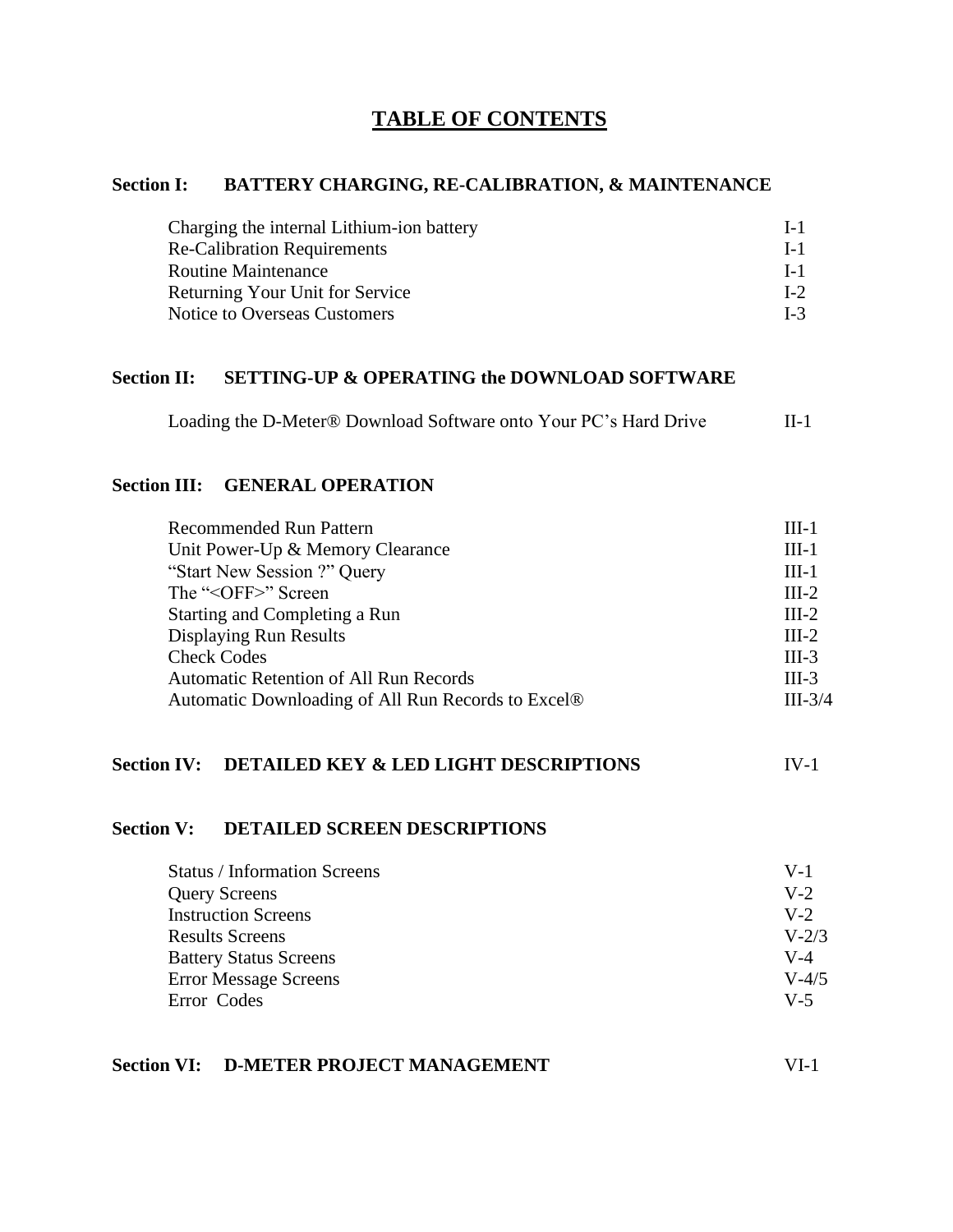# **I. BATTERY CHARGING, RE-CALIBRATION, & MAINTENANCE**

#### **A. Charging Internal Lithium-ion Battery (International Customers see Page I-3)**

To charge / recharge the D-Meter's internal power pack, plug the charger into a 115 volt grounded outlet and plug the charger lead into the socket on the left hand side of the unit.

#### **B. Re-Calibration Requirements**

The D-Meter's calibration is set at the factory and cannot be changed by the operator. Unless the unit is dropped or otherwise obviously damaged, the factory calibration should remain constant well beyond the re-calibration period.

Every D-Meter must be returned to the factory annually (for domestic customers) or biennial (for international customers) for re-calibration and refurbishment. (There is a nominal charge for this service.) The re-calibration date is displayed on the D-Meter's screen every time the unit is turned on. Normal turn around time for all factory services is one week (excluding transit time).

D-Meters in current calibration are fully warranted indefinitely for both parts and labor (absent obvious abuse).

#### **C. Routine Maintenance**

- 1. Use a commercial glass cleaner (e.g. Windex®) and a soft cloth to clean all exterior surfaces. NEVER use any type of organic solvent to clean the unit.
- 2. For the D-Meter software to work properly, the bottoms of the black rubber "shoes" mounted on the swivel feet must remain clean and properly positioned.
- 3. If the unit "hangs-up" and the display cannot be returned to the **<OFF>** screen by pressing the **<STOP/ESC>** key, reset the entire system by pressing the **POWER <OFF>** and **POWER<ON>** keys. Only the readings in the run being recorded when the unit is reset will be lost.

\*\*\*\*\*\*\*\*\*\*\*\*\*\*\*\*\*\*\*\*\*\*\*\*\*\*\*\*\*\*\*\*\*\*\*\*\*\*\*\*\*\*\*\*\*\*\*\*\*\*\*\*\*\*\*\*\*\*\*\*\*\*\*\*\*\*\*\*\*\*\*\*\*\*\*\*\*\*\*\*\*\*\*\*\*\*\*

**Warning!** The D-meter is a sealed unit. **NEVER** attempt to remove either of the end plates.

!!! IRREPARABLE ELECTRONIC DAMAGE WILL OCCUR!!!

\*\*\*\*\*\*\*\*\*\*\*\*\*\*\*\*\*\*\*\*\*\*\*\*\*\*\*\*\*\*\*\*\*\*\*\*\*\*\*\*\*\*\*\*\*\*\*\*\*\*\*\*\*\*\*\*\*\*\*\*\*\*\*\*\*\*\*\*\*\*\*\*\*\*\*\*\*\*\*\*\*\*\*\*\*\*\*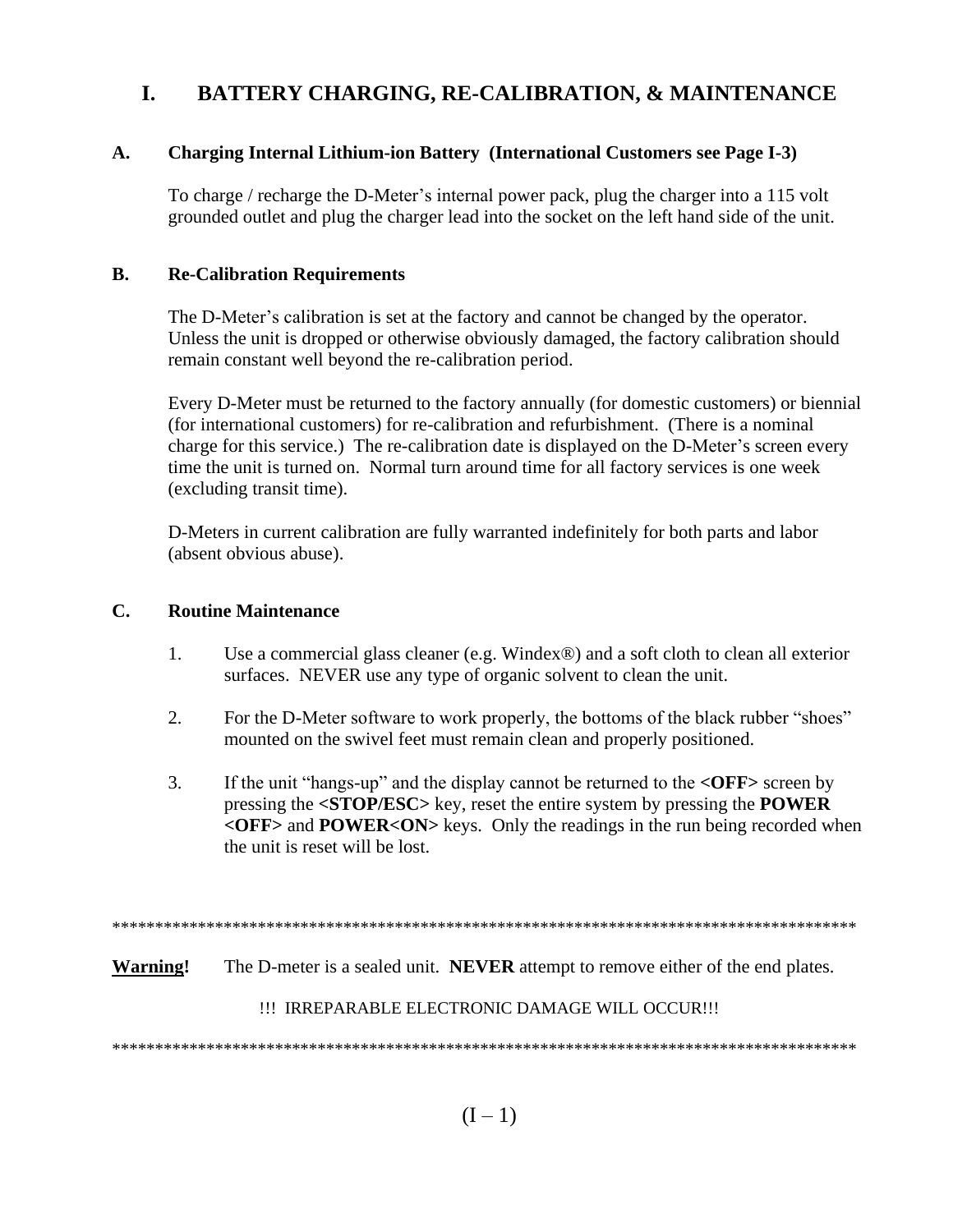**Warning! NEVER** immerse the unit. **NEVER** run the unit through standing water. **NEVER** expose the unit to steady rain.

\*\*\*\*\*\*\*\*\*\*\*\*\*\*\*\*\*\*\*\*\*\*\*\*\*\*\*\*\*\*\*\*\*\*\*\*\*\*\*\*\*\*\*\*\*\*\*\*\*\*\*\*\*\*\*\*\*\*\*\*\*\*\*\*\*\*\*\*\*\*\*\*\*\*\*\*\*\*\*\*\*\*\*\*\*\*\*

#### **!!! IRREPARABLE ELECTRONIC DAMAGE WILL OCCUR!!!**

\*\*\*\*\*\*\*\*\*\*\*\*\*\*\*\*\*\*\*\*\*\*\*\*\*\*\*\*\*\*\*\*\*\*\*\*\*\*\*\*\*\*\*\*\*\*\*\*\*\*\*\*\*\*\*\*\*\*\*\*\*\*\*\*\*\*\*\*\*\*\*\*\*\*\*\*\*\*\*\*\*\*\*\*\*\*\*

**Warning! All liabilities attendant to the use of any D-Meter shall reside entirely with the user. AF&Co does not warrant the accuracy or adequacy of any of the information provided by the D-Meter and will not be liable for any damages suffered as a consequence of any use thereof or reliance thereupon by any party.**

\*\*\*\*\*\*\*\*\*\*\*\*\*\*\*\*\*\*\*\*\*\*\*\*\*\*\*\*\*\*\*\*\*\*\*\*\*\*\*\*\*\*\*\*\*\*\*\*\*\*\*\*\*\*\*\*\*\*\*\*\*\*\*\*\*\*\*\*\*\*\*\*\*\*\*\*\*\*\*\*\*\*\*\*\*\*\*

- 4. Questionable or troublesome units should be returned immediately to the factory for inspection and repair along with a note describing the problems in detail.
- 5. When returning a unit for service or calibration, please remove the manual and accessories from the case.

# **ALLEN FACE & COMPANY, L.L.C. 338 Arrowhead Dr. Gilberts, IL 60136**

**Tel: (224) 699-9000 Fax: (847) 844-0325 Web: www.allenface.com**

\*\*\*\*\*\*\*\*\*\*\*\*\*\*\*\*\*\*\*\*\*\*\*\*\*\*\*\*\*\*\*\*\*\*\*\*\*\*\*\*\*\*\*\*\*\*\*\*\*\*\*\*\*\*\*\*\*\*\*\*\*\*\*\*\*\*\*\*\*\*\*\*\*\*\*\*\*\*\*\*\*\*\*\*\*\*\*

**Note:** Please include your business card (or other identifying note) inside the case along with specific instructions regarding billing and return shipment. Unless arranged otherwise, return shipment will be ground via a carrier of our choice

\*\*\*\*\*\*\*\*\*\*\*\*\*\*\*\*\*\*\*\*\*\*\*\*\*\*\*\*\*\*\*\*\*\*\*\*\*\*\*\*\*\*\*\*\*\*\*\*\*\*\*\*\*\*\*\*\*\*\*\*\*\*\*\*\*\*\*\*\*\*\*\*\*\*\*\*\*\*\*\*\*\*\*\*\*\*\*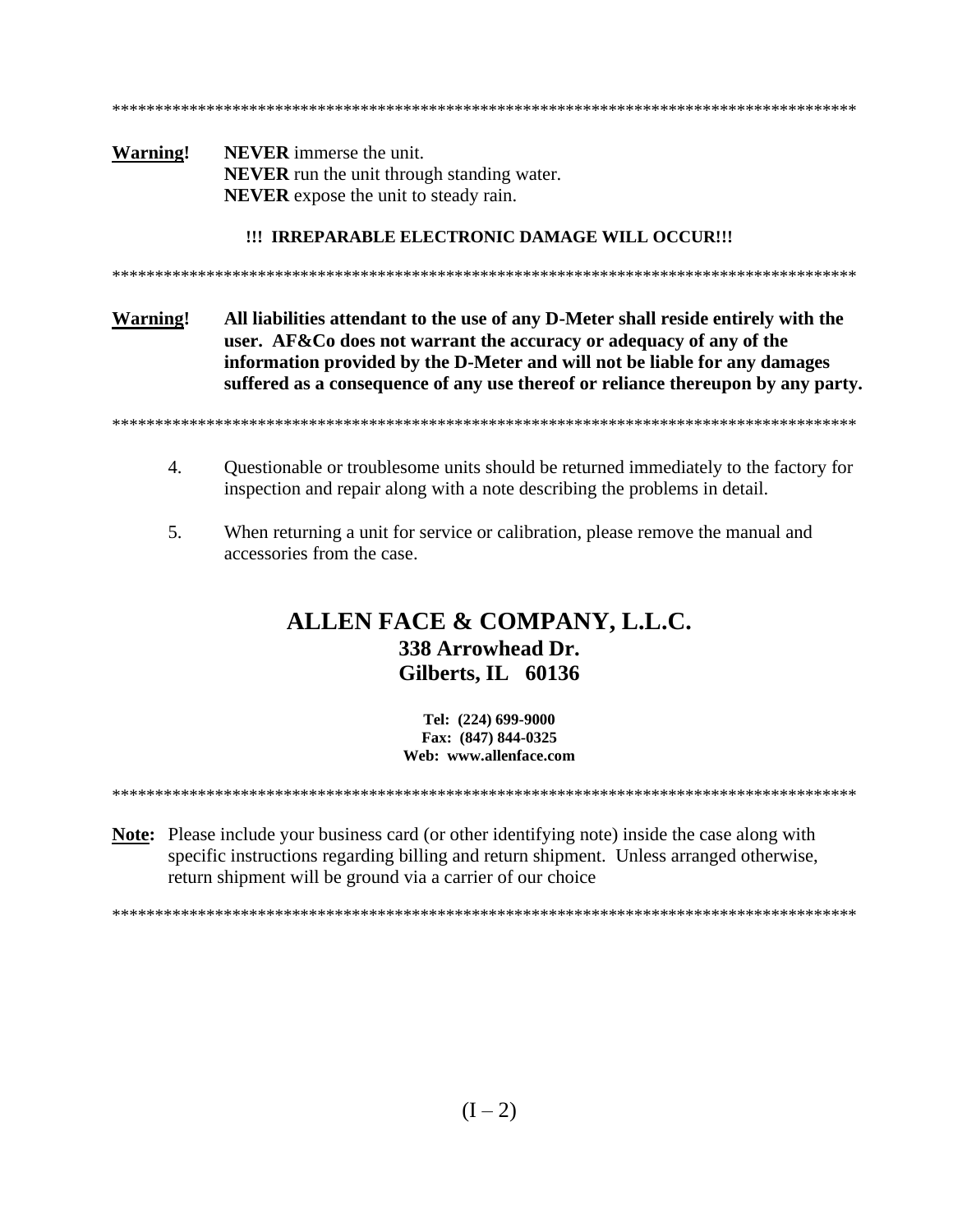# **NOTICE TO INTERNATIONAL CUSTOMERS**

# **BATTERY CHARGER REQUIREMENTS**

**The battery charger supplied with your D-Meter is designed to operate on 60 cycle, 115 volt, AC electricity. If your electricity is different, you will have to acquire an appropriate battery charger from your local electronics supplier.**

**The replacement battery charger should have the following operating characteristics:**

| <b>Output Voltage</b> | 8.4 volts DC               |
|-----------------------|----------------------------|
| <b>Output Current</b> | $1.2 \text{ amps}$         |
| <b>Polarity</b>       | Center pole positive $(+)$ |

**WARNING ! DO NOT USE A CHARGER OF OPPOSITE POLARITY ! USING A CENTER POLE NEGATIVE ( - ) CHARGER WILL DESTROY THE UNIT'S CIRCUIT BOARD !**



 $(I - 3)$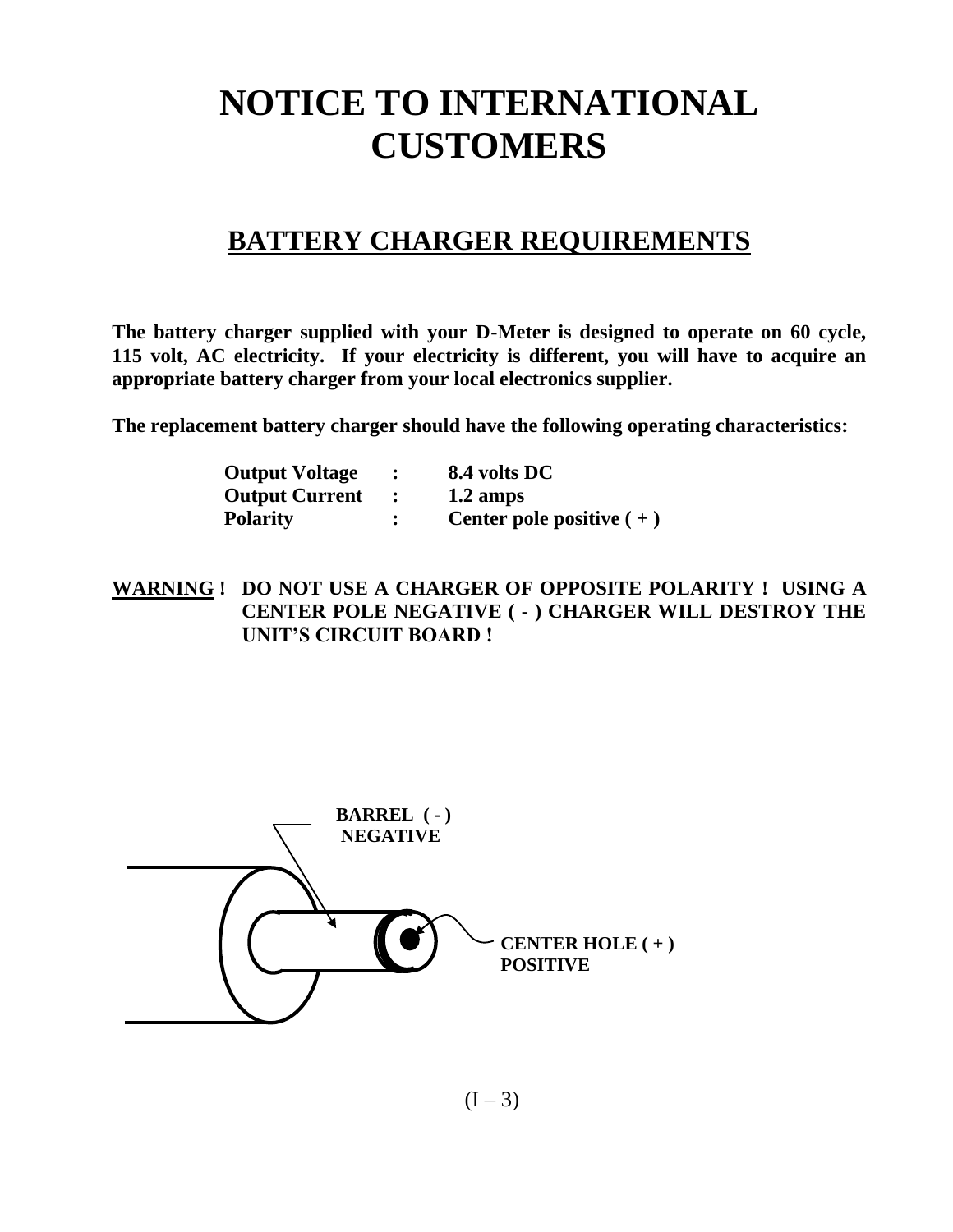### **II. SETTING-UP & OPERATING the DOWNLOAD SOFTWARE**

#### **A. Loading the D-Meter**® **Download Software onto Your PC's Hard Drive**

*NOTE: For the D-Meter Download software to run correctly, you must already have Microsoft Excel® installed on your computer.*

1. Uninstall any existing version of the **Allen Face download programs**.

At our web site <https://allenface.com/projectmgmt/updates/software-updates/> page, click on the **"Allen Face Download Manager"** icon and proceed to download the zip folder. Locate the downloaded zip folder, open the folder, and double click on the **"Allen Face and Companies LLC Download Manager"** Microsoft defender blue window will appear, click on **"More info",** and then proceed to install the program by clicking on the **"Run anyway"** tab. Follow the setup instructions. Accepting the defaults will work for most installations. Once the program is installed, a shortcut will appear on your desktop. Double click to launch the manager.

2. Install the **Driver for the USB to Serial adapter** that was supplied with the meter (if this is a meter that was recently purchased)

At our web site <https://allenface.com/projectmgmt/updates/software-updates/> page, click on the **"Driver for the USB to Serial adapter"** icon and proceed to download the zip folder. Locate the downloaded zip folder (PL2303\_prolific\_driver), open the folder, and double click on the **PL2303\_Prolific\_DriverInstaller\_v1.8.19** file and proceed to install the driver.

#### **B. System Requirements**

- 1. Intel x86 or x64 processor, 512 MB RAM, Intel Duo Core Processor or above.
- 2. Operating Systems
	- a. Windows XP sp3
	- b. Windows Vista
	- c. Windows 7
	- d. Windows 10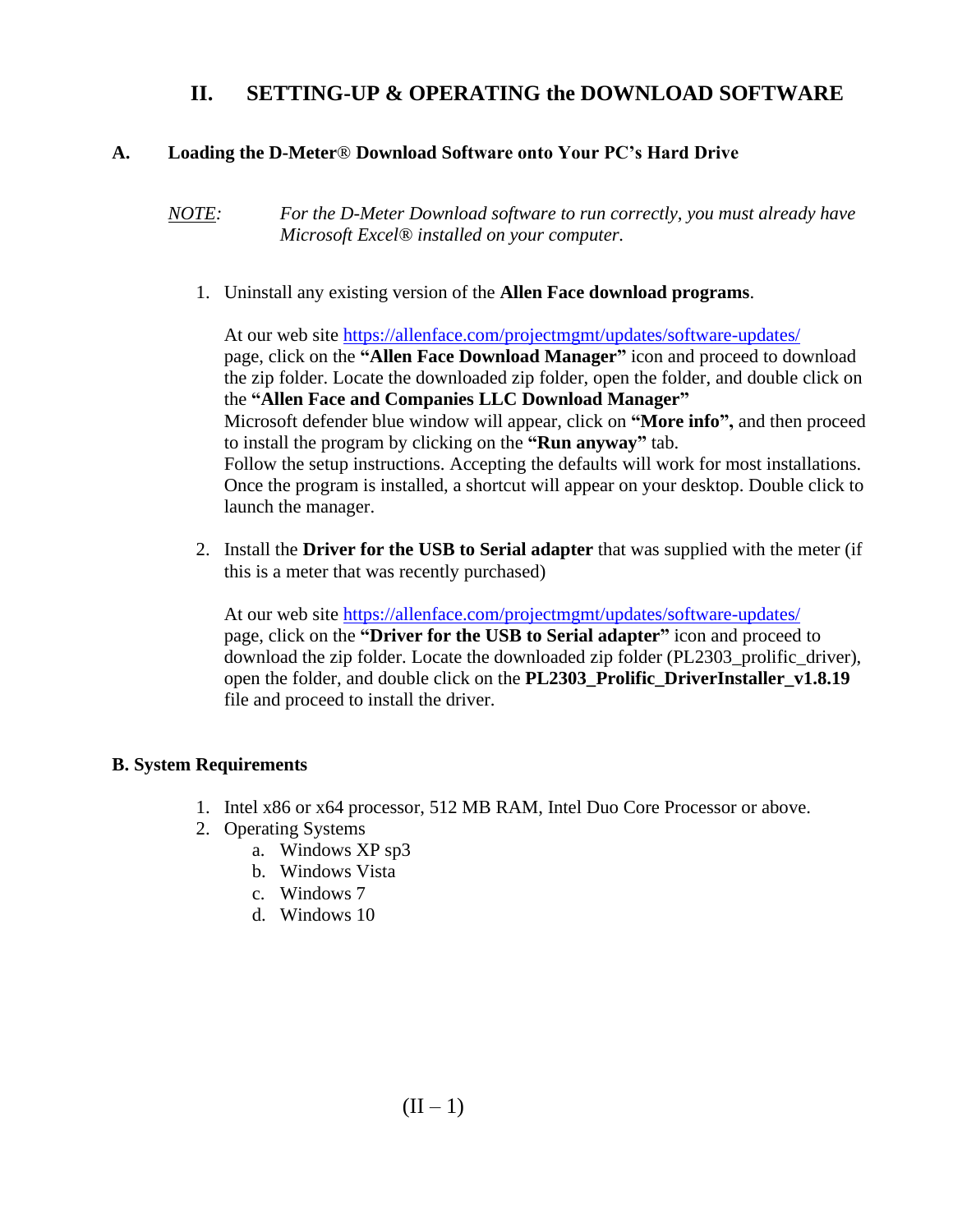# **III. GENERAL OPERATION**

#### **A. Recommended Run Pattern**

Select the run pattern to be measured. ASTM E-1155 (see Appendix) requires that measurement lines conform to one of the following two schemes:

1. Runs parallel and perpendicular to the longest slab boundary, where the aggregate run length in each direction is approximately equal, or

2. Runs of any length all oriented at  $45^{\circ}$  to the longest slab boundary.

It is strongly recommended that all tests always be performed using an "X" the bays approach – even if the N/S and E/W column spacing are net exactly equal. Standardizing the run pattern on the bay diagonals offers a number of practical advantages:

- 1. The minimum *q* and *z* sampling requirement will always be well satisfied.
- 2. Uniform coverage is automatically obtained.
- 3. No run location decisions are required of the operator.
- 4. No measurement line diagrams ever have to be produced or archived.
- 5. Straight line runs without the aid of a taught string reference is facilitated.
- 6. Tests can always be easily duplicated in the future.
- 7. Results from different projects can always be reasonably compared.

#### **B. Unit power-up & Memory Clearance**

Press the <**ON**> button to turn the unit **ON**. Observe the various system status screens during power up. Respond to all memory status inquiries as prompted:

At the *"VOID Clears Memory"* prompt, pressing the **<VOID PREV RUN>** button initiates the **MEMORY CLEARANCE** routine. At the *"Are You Sure ?"* query, pressing the **<GO/OK>** button will then permanently delete all resident run records from memory. Be careful when clearing the memory! Erased (and voided) runs are **unrecoverable**.

Pressing **<STOP/ESC>** exits the **MEMORY CLEARANCE** routine at any prompt.

#### **C.** *"Start New Session ?"* **Query**

If the operation mode is kept at the same as that used for the previous power up, the *"Start New Session?"* query will appear. Answering "NO" (by pressing the **<STOP/ESC>** key) to this query will cause the runs collected during this power up to be added to those of the previous session. Answering "YES" (by pressing the **<GO/OK>** key) will cause the runs collected during this power up to be assembled under their own new session number.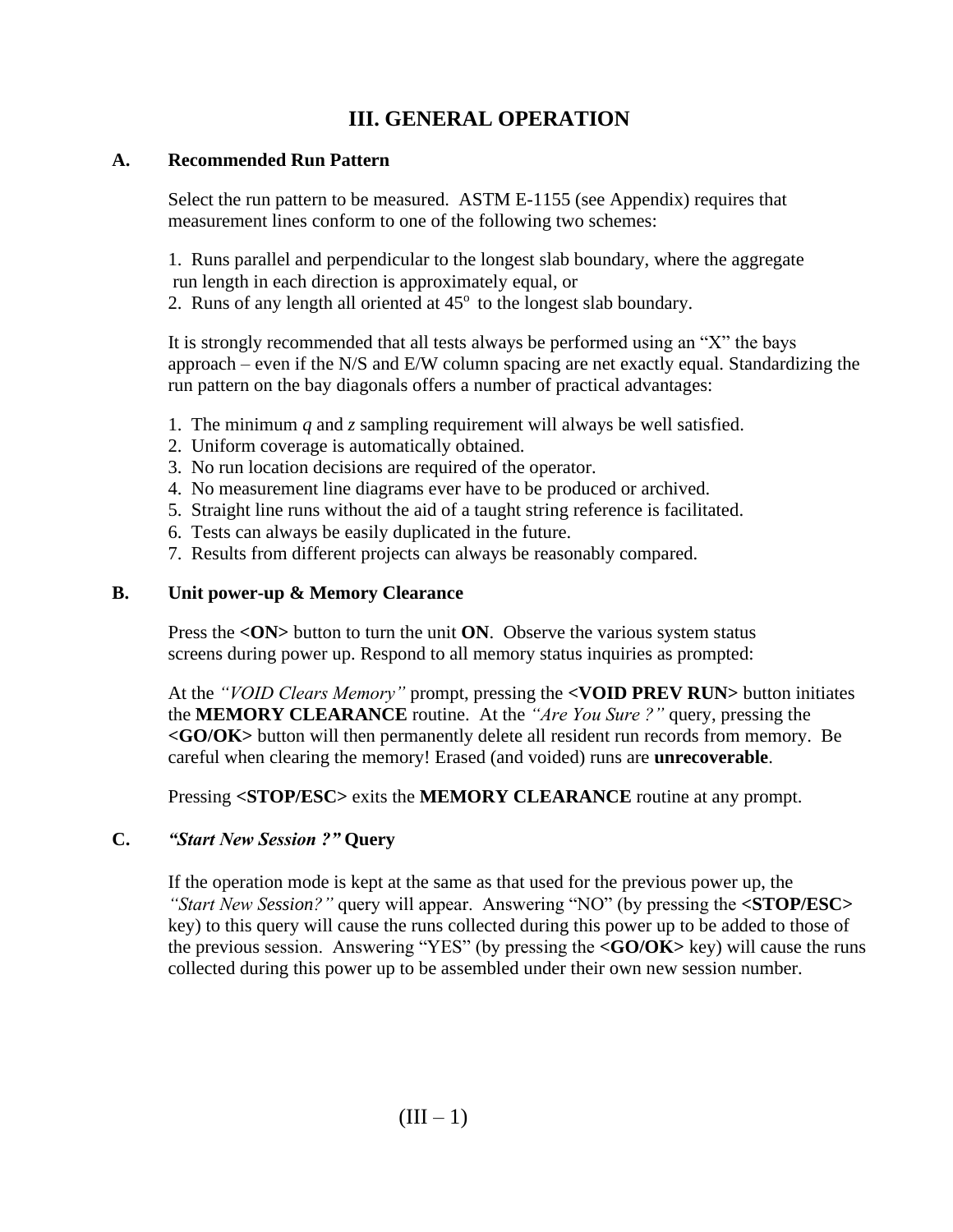#### **D. The "<OFF>" Screen**

After the session number has been selected, the **<OFF>** (i.e. "not recording") screen will be displayed. This is the unit's "Home Screen"

#### **E. Starting and Completing a Run**

Place the unit on the floor at the desired run start point. Make sure that the "START" arrow on the faceplate is pointing in the direction of the run. Make sure the screen on the D-meter is displaying the **<OFF>** mode.

Hold the D-Meter upright (i.e. vertical not LEANING to either side) and still, and press the **<GO/OK>** key. The screen will momentarily be "BLANK", then reverts to the **<ON>** screen.

\*\*\*\*\*\*\*\*\*\*\*\*\*\*\*\*\*\*\*\*\*\*\*\*\*\*\*\*\*\*\*\*\*\*\*\*\*\*\*\*\*\*\*\*\*\*\*\*\*\*\*\*\*\*\*\*\*\*\*\*\*\*\*\*\*\*\*\*\*\*\*\*\*\*

**NOTE:** Not holding the meter handle vertically when collecting the readings will introduce a slight uphill or downhill slope to the graph. \*\*\*\*\*\*\*\*\*\*\*\*\*\*\*\*\*\*\*\*\*\*\*\*\*\*\*\*\*\*\*\*\*\*\*\*\*\*\*\*\*\*\*\*\*\*\*\*\*\*\*\*\*\*\*\*\*\*\*\*\*\*\*\*\*\*\*\*\*\*\*\*\*\*

Using the handle, tilt the unit forward slightly raising the rear foot off of the floor. Keep the front foot in contact with the floor, use a twisting motion with the handle and rotate the unit  $180<sup>0</sup>$  or end for end. Set the rear foot back on the floor and wait for the display and lights to come back on. During the rotating step, the screen on the unit will go blank and the lights will go off, this is normal for this operation. DO NOT proceed with moving the D-Meter to continue the run until the display screen and red and green lights come back on.

Repeat the process described above until the end of the run has been reached.

The minimum run length is 12 feet 0 inches. Terminating a run that is shorter than this distance will automatically cancel the run, unit returns to **<OFF>** mode.

The maximum run length is 600 feet 0 inches. Running the unit beyond this distance will automatically cancel the run, and return the unit to **<OFF>** mode.

At the end of the run press the **<STOP/ESC>** key, the unit will display *"Computing run ##"*. (do not move the unit) After completing the calculation, the unit automatically returns to the **<OFF>** mode and a new run can be started.

#### **F. Displaying Run Results**

Individual and combined F-Number results and run profile elevations are displayed (or deleted) using the **<PREV RUN>, <ALL RUNS>, <VOID PREV RUN>, <GO/OK>,** and **<STOP/ESC>** keys. See section IV for a detailed explanation of the key press sequences used to manage and display the individual and aggregate session run records.

 $(III - 2)$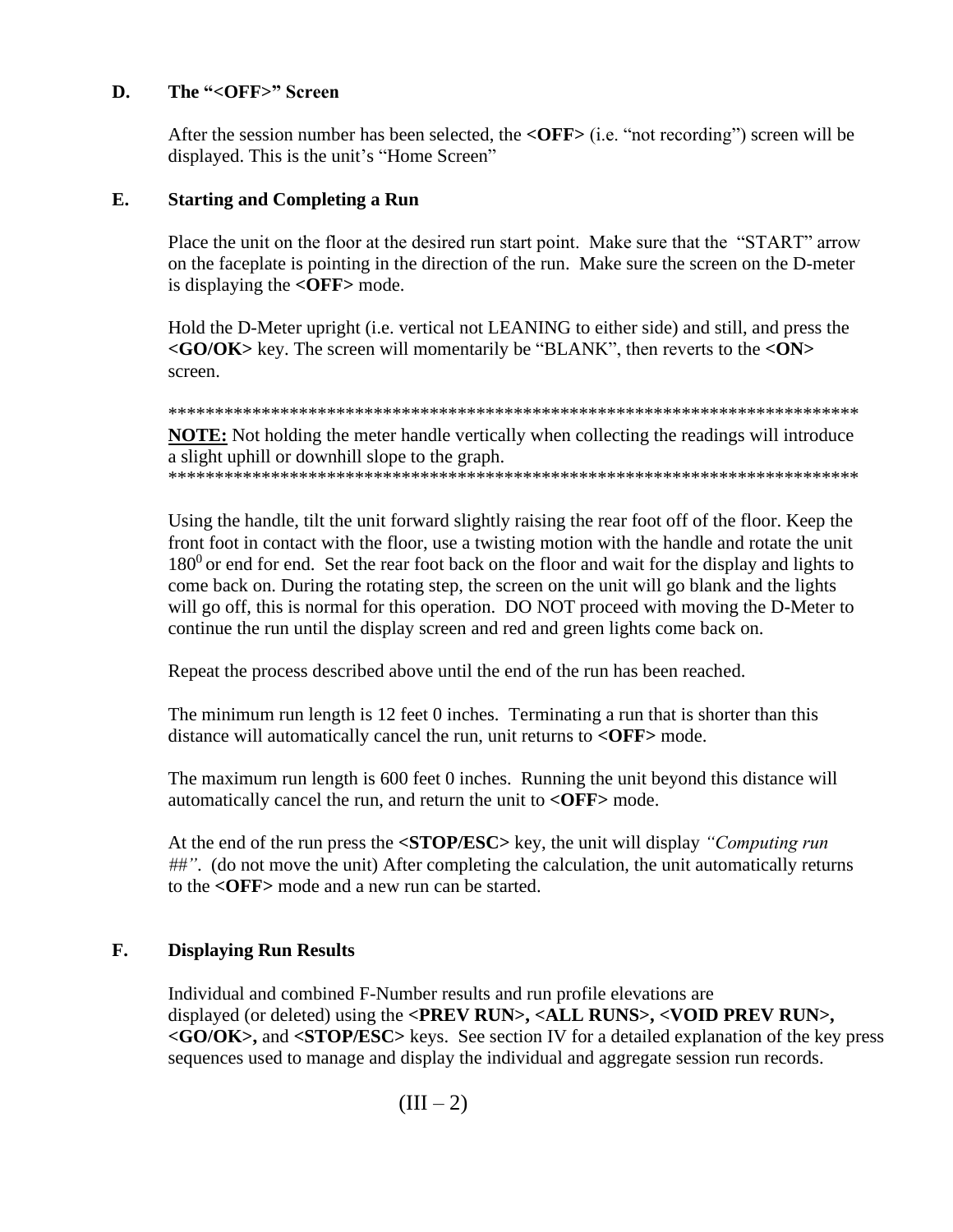#### **G. Check Codes**

Immediately following each display of **<PREV RUN> or <ALL RUNS**> results, a nine (9) character "Check Code" will now appear. This check code encrypts the pertinent FF/FL and run date information to permit independent confirmation of all reported values.

A contractor self-testing his FF/FL numbers, for example, can submit his results (along with the associated check codes) to an owner. The owner can then independently confirm the veracity of the contractor's report simply by accessing the Check Code screen on our website: [allenface.com.](http://www.allenface.com/) A match between these deciphered results and those presented in the contractor's original report is absolute confirmation of the reporter's veracity.

#### **H. Automatic Retention of All Run Records**

The unit may be turned off at any time by pressing the **<OFF>** key. If the unit is running "d #.##" software, all resident run data will be saved automatically, even if the battery looses charge. Pressing the **<GO/OK>** key after power up at the *"Are You Sure ?"* prompt is the only way that run records can be cleared from non-volatile memory. When the memory has been cleared in this manner, the total run capacity is reset to 99 runs, and the session number (see below) is reset to 1.

The run records in all non-volatile memory units are organized under "session numbers", and the run numbers shown on the **<OFF>** and **<ON>** screens now consist of two parts: the associated session number and the sequential run number. Run number "3, 14", for example, was recorded during the third session and was the fourteenth run in memory.

Every time the unit is turned **ON**, a new session begins. Turning the unit **OFF** terminates the current session. This protocol allows runs taken on different projects (or slabs) to be collected under different session numbers and thus be kept separate from one another. The <ALL RUNS> routine reports the aggregate FF/FL results for all the runs collected during each individual session as well as the aggregate FF/FL results for all the sessions combined (i.e. all the runs in memory).

#### **I. Automatic Downloading of All Run Records to Excel**®

Section II describes how to install the Allen Face Download Manager on your PC or laptop. All D-Meters have been fitted with serial communication ports and are fully capable (with the requisite cabling and PC software) of downloading all retained data directly into MicroSoft Excel. Utilizing the cables provided with your meter, connect the unit to a USB port on your computer, open the **Allen Face Download Manager program** and proceed to download all resident run data to the host computer as follows:

An icon with your meter's serial number will be displayed on the top left corner, click on the icon once and then click on "YES" to download its data. Once the download is ready, click on the "Export To Excel" tab and then save the file to your computer.

 $(III-3)$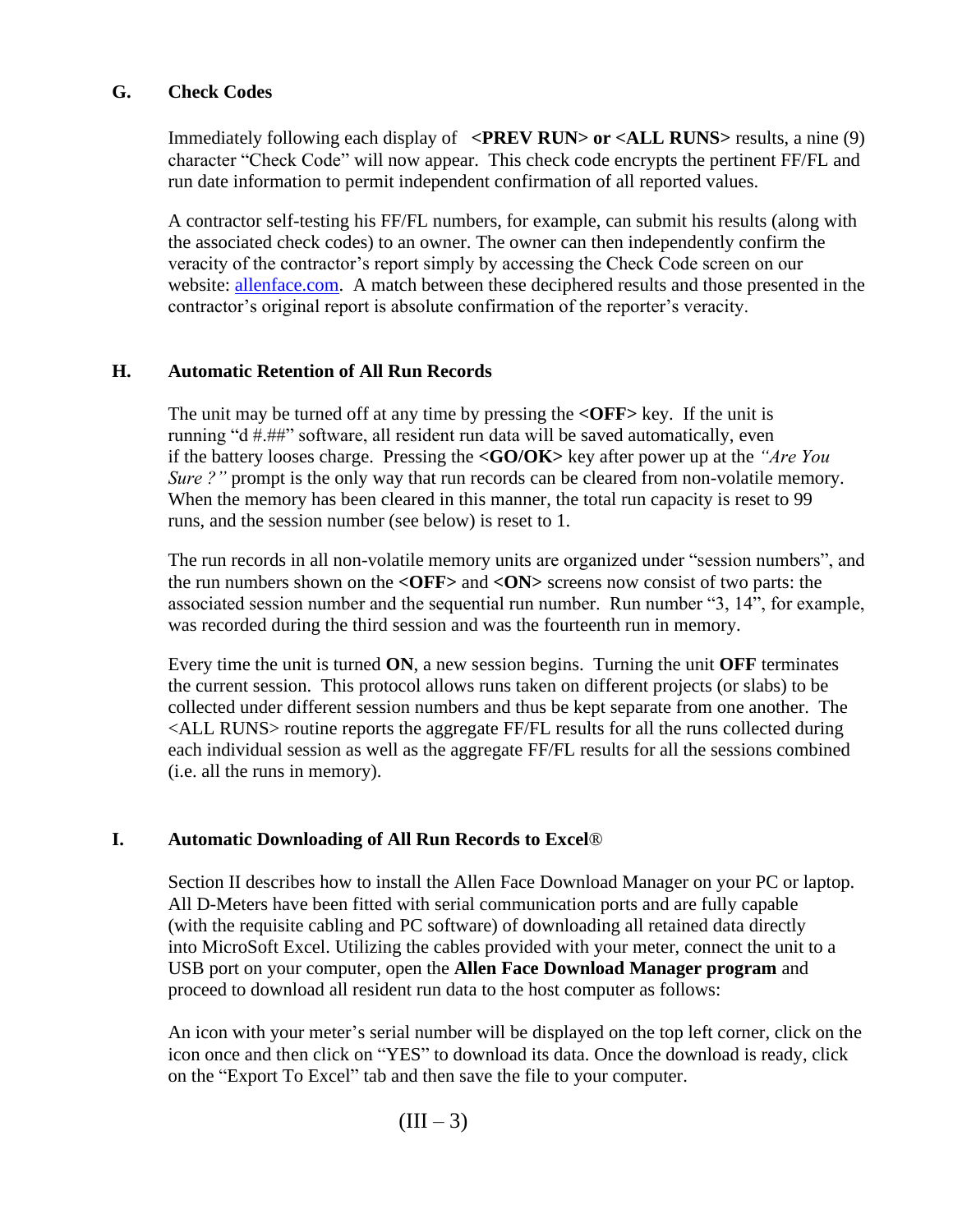The D-Meter Download Program puts the run data directly into Excel, and immediately displays the individual run statistics, graphs, and data lists as soon as all the files have transferred. Each download becomes a new Excel Workbook; each downloaded session becomes a separate Worksheet in that Workbook; and each run becomes a separate Chart on its session's Worksheet. With just a rudimentary knowledge of Excel, these downloaded data may be manipulated quickly to produce any type of formal report desired.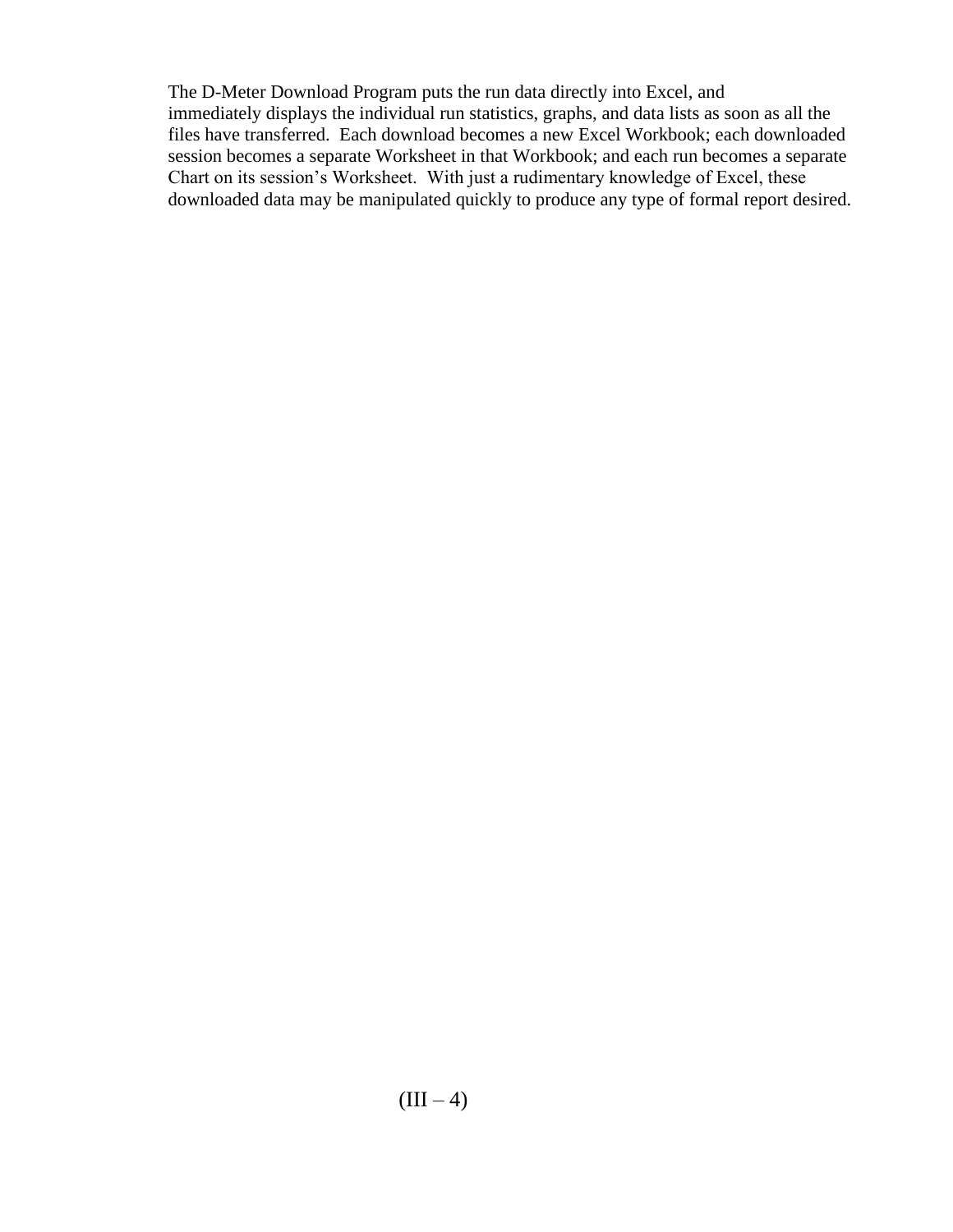#### **IV. DETAILED KEY & LED LIGHT DESCRIPTIONS**

#### **A. Key Functions**

- 1. POWER Section
	- a.  $\langle ON \rangle$ : Turns power "On"
	- b. <OFF> : Turns power "Off"
- 2. RECORD Section
	- a. <GO/OK> : Doubles as a "YES" command
	- b. <STOP/ESC> : Doubles as a "NO" command

#### 3. RESULTS Section

a. <PREV RUN>

Selects the particular run results to be displayed beginning with the last run recorded. Sequentially pushing the <PREV RUN> key scrolls the selected run number. When the desired run number appears in the *"<OK> Shows Run ss,ss*" screen, pressing the <GO/OK> key displays the results for that run.

b. <ALL RUNS>

Displays composite results for all recorded (unvoided) runs. Aggregate results are displayed for all runs in memory and for all runs contained in each section.

#### c. <VOID PREV RUNS>

Selects particular run to be deleted beginning with the last run recorded. Sequentially pushing <VOID PREV RUNS> scrolls the selected run number. When the desired run number appears in *"<OK> Voids Run ss.rr"* screen, press the <GO/OK> key to void that run.

**\*\*\*\*\*\*\*\*\*\*\*\*\*\*\*\*\*\*\*\*\*\*\*\*\*\*\*\*\*\*\*\*\*\*\*\*\*\*\*\*\*\*\*\*\*\*\*\*\*\*\*\*\*\*\*\*\*\*\*\*\*\*\*\*\*\*\*\*\*\*\*\*\*\*\*\*\*\*\*\*\*\*\*\*\*\*\***

Warning! Once voided, run records cannot be recovered. **\*\*\*\*\*\*\*\*\*\*\*\*\*\*\*\*\*\*\*\*\*\*\*\*\*\*\*\*\*\*\*\*\*\*\*\*\*\*\*\*\*\*\*\*\*\*\*\*\*\*\*\*\*\*\*\*\*\*\*\*\*\*\*\*\*\*\*\*\*\*\*\*\*\*\*\*\*\*\*\*\*\*\*\*\*\*\***

#### **B. LED Lights Descriptions**

| 1. POWER led (green) | When steady, indicates unit power is ON<br>When flashing, indicates low battery condition                                                                                                 |
|----------------------|-------------------------------------------------------------------------------------------------------------------------------------------------------------------------------------------|
| 2. RECORD led (red)  | When steady, indicates unit is in " $\langle ON \rangle$ " mode.<br>When flashing indicates that recording has been stopped<br>automatically by a "soft-fail" or "run length error" event |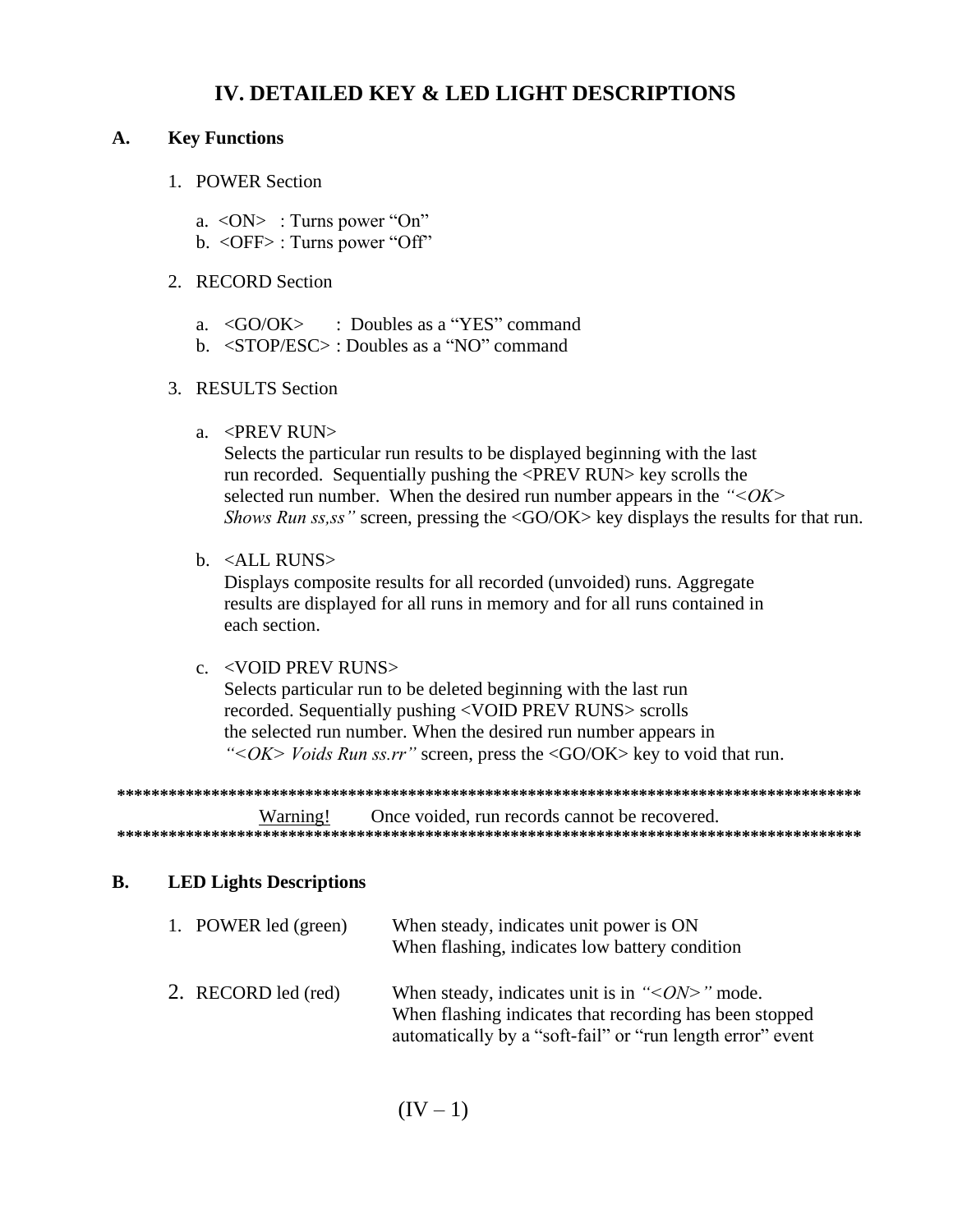## **V. DETAILED SCREEN DESCRIPTIONS**

#### **A. STATUS / INFORMATION SCREENS**

1. *"D-Meter [d #.##]"* : Software version identification 2. *"c 2004: Allen Face"* : Software copyright notice 3. *"c 2004: Allen Face"* : Software copyright notice 4. *"S/N:* #### "<br>5. *"Re-calibrate by:"* : The date by which the un : The date by which the unit must be returned to factory *"mmm dd yyyy"* for re-calibration

**Note**. D-meter warranty terms require that each unit be returned annually (every two years for international units) to the factory for re-calibration. Please consult our website [www.allenface.com](http://www.allenface.com/) and click on D-Meter Walking Profiler for the current fee charged for this service. In-shop time for routine re-calibrations averages less than 3 days.

| 6. "Battery: xxxx"               | : Displays the current charge status of the battery                                                                                                                                                                                                                                                                                                                                                                                                                |
|----------------------------------|--------------------------------------------------------------------------------------------------------------------------------------------------------------------------------------------------------------------------------------------------------------------------------------------------------------------------------------------------------------------------------------------------------------------------------------------------------------------|
| 7. "No Runs Stored"              | : The run memory is empty                                                                                                                                                                                                                                                                                                                                                                                                                                          |
| 8. "rr Runs Stored"              | : There are currently "rr" run records stored in memory                                                                                                                                                                                                                                                                                                                                                                                                            |
| 9. "Deleting All Records"        | : The desire to clear memory has been confirmed                                                                                                                                                                                                                                                                                                                                                                                                                    |
| "Re-starting unit"               | for re-calibration                                                                                                                                                                                                                                                                                                                                                                                                                                                 |
| 10. " $rr$ Runs Left"            | : "rr" runs can still be recorded before the memory is full                                                                                                                                                                                                                                                                                                                                                                                                        |
|                                  | 11. "Max Run Length = $600$ ": Reminder that the maximum length allowable for any run is<br>600 feet.                                                                                                                                                                                                                                                                                                                                                              |
| 12. "< <i>OFF</i> > ss, rr ff' " | : The "< $OFF$ " screen. The unit is not recording. "ss" is<br>the current session number. " $rr$ " is the last run number<br>recorded. " $ff$ " are the total feet traveled in all of the<br>recorded runs of session "ss".                                                                                                                                                                                                                                       |
|                                  | 13. "<0 <i>N&gt; rr:</i> ff' +/- i.iii <": The "<0 <i>N&gt;</i> " screen. The unit is recording a run. "rr" is<br>the run number being recorded. " $ff$ " are the total feet and<br>traveled in run "rr". $+/-$ <i>i.iii</i> in inches, the instantaneous<br>unzeroed elevation difference between the front and rear<br>swivel feet. The sign $(+ or -)$ indicates whether the reported<br>elevation is above $(+)$ or below $(-)$ the mean profile<br>elevation. |

**Note:** These displayed front-to-rear elevation differences may or may not be perfectly zeroed. Thus, a value of "0.000" " will not necessarily indicate perfect level. Their relative magnitudes will be correct to within  $+/- 0.002$ " however.

| 14. "Computing Run rr"  | : The run just recorded (sequential run number " $rr$ ") is now |
|-------------------------|-----------------------------------------------------------------|
|                         | being calculated.                                               |
| 15. "Serial I/O Active" | : This message scrolls across the screen whenever the D-Meter   |
|                         | is communicating with another computer through the cable.       |

$$
(V - 1)
$$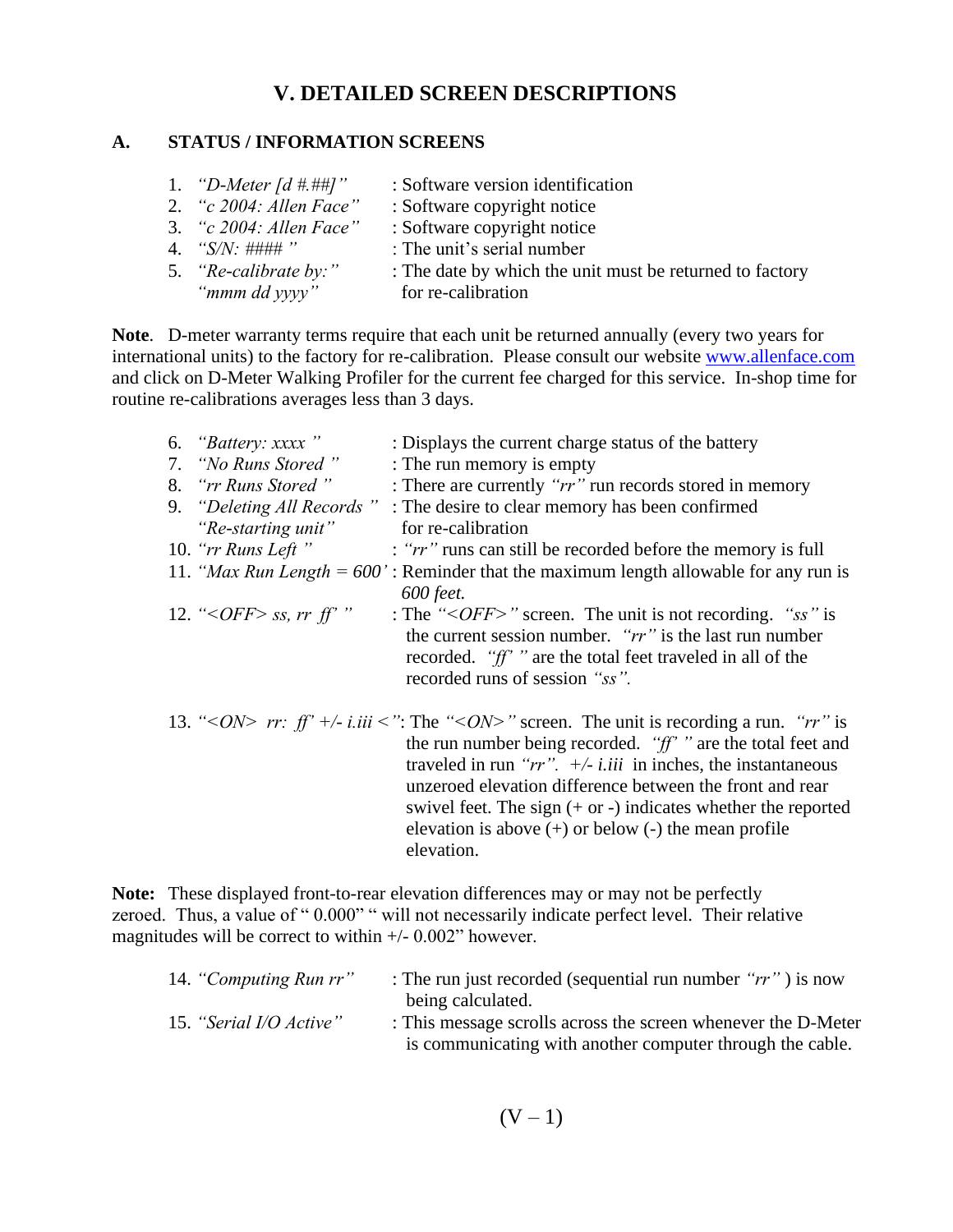#### **B. QUERY SCREENS**

| 1. | " <void> Clears Runs"</void>       | : Pressing the <void prev="" run=""> key at this start-up</void>                                 |
|----|------------------------------------|--------------------------------------------------------------------------------------------------|
|    |                                    | prompt will initiate memory clearance & unit reset.                                              |
|    |                                    | Pressing the <stop esc=""> key at this prompt will skip the</stop>                               |
|    |                                    | memory clearance routine and retain all current run records                                      |
|    | 2. "Are You Sure?"                 | : The memory clearance routine has been entered by pressing                                      |
|    |                                    | the <void prev="" run=""> key at the "<void> Clears Runs"</void></void>                          |
|    |                                    | query. Pressing the $\langle$ GO/OK $>$ key at this query will                                   |
|    |                                    | permanently delete all run records and cause the unit to                                         |
|    |                                    | perform a full reset. Pressing the <stop esc=""> key at this</stop>                              |
|    |                                    | query will exit the memory clearance routine and retain all                                      |
|    |                                    | current run records.                                                                             |
|    |                                    | 3. . "< $OK$ > Shows Run rr": Pressing the <go ok=""> key at this prompt causes the results</go> |
|    |                                    | for run "rr" to be displayed.                                                                    |
|    |                                    | Pressing the <prev run=""> key at this prompt scrolls</prev>                                     |
|    |                                    | "rr" to the previous recorded run number.                                                        |
|    |                                    | Pressing the <stop?esc> key at this prompt exits the run</stop?esc>                              |
|    |                                    | results selection routine and returns to the " <off>" screen</off>                               |
|    | 4. $"Run: n Show H's ?"$           | : Pressing the <go ok=""> key at this query causes the point</go>                                |
|    |                                    | elevations (on 1 foot centers) down run number "rr" to be                                        |
|    |                                    | displayed sequentially.                                                                          |
|    | 5. $\cdot$ "< $OK$ > Voids Run nn" | : Pressing the $\langle$ GO/OK $>$ key at this prompt causes the results                         |
|    |                                    | for run "rr" to be deleted permanently from memory.                                              |
|    |                                    | Pressing the <void prev="" run=""> key at this prompt scrolls</void>                             |
|    |                                    | "rr" to the next recorded run number.                                                            |
|    |                                    | Pressing the <stop esc=""> key at this prompt exits the void</stop>                              |
|    |                                    | run results selection routine and returns to the " <off>"<br/>screen.</off>                      |
|    | 6. "Start New Session ?"           | : Pressing $\langle$ GO/OK $>$ key at this query begins a new                                    |
|    |                                    | sequentially numbered session.                                                                   |
|    |                                    |                                                                                                  |
|    |                                    | Pressing the <stop esc=""> key at this query exits the start</stop>                              |
|    |                                    | new session routine and returns to the "< <i>OFF</i> >" screen.                                  |

#### **C. INSTRUCTION SCREENS**

| 1. "Don't Move" | : The unit is automatically recording a static reading. Do not |
|-----------------|----------------------------------------------------------------|
|                 | move the unit until prompted to do so.                         |
| 2. $^{4}$ Go"   | : The unit is ready to proceed with dynamic run recording.     |

## **D. RESULTS SCREENS**

| "Run Date: $mm/dd/vv$ " | : Depending upon context, in month $\frac{\text{day}}{\text{year}}$ format, either: |
|-------------------------|-------------------------------------------------------------------------------------|
|                         | The GMT date the run being reported was recorded, or                                |
|                         | The GMT run date of the last run recorded in the particular                         |
|                         | session being reported.                                                             |

 $(V - 2)$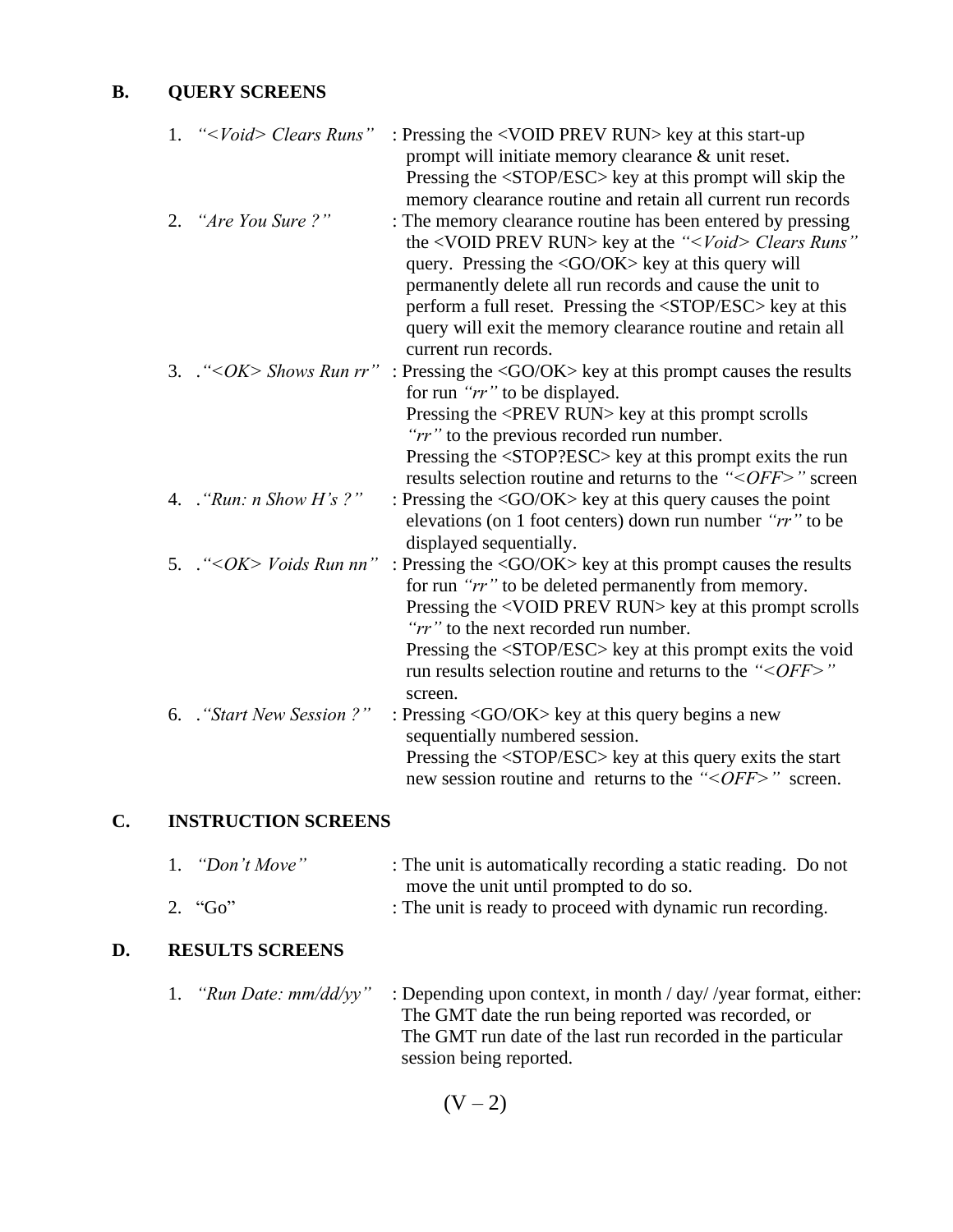|                                                                | 2. "Run Time: hh:mm GMT": Depending upon context, in military Greenwich Mean Time<br>either:<br>The time the run being reported was recorded, or<br>The run time of the last run recorded in the particular<br>session being reported.                                             |
|----------------------------------------------------------------|------------------------------------------------------------------------------------------------------------------------------------------------------------------------------------------------------------------------------------------------------------------------------------|
| 3. "NO Runs Saved"                                             | : The memory is empty. There are no run records to display.                                                                                                                                                                                                                        |
| 4. "Run rr Voided"                                             | : Run number "rr" has previously been deleted from memory<br>and can no longer be displayed.                                                                                                                                                                                       |
| 5. "ss,rr: $L = \# \# H \circ f t$ "                           | : The length of run number " $rr$ " in session number " $ss$ " is<br>"###. $0$ " feet.                                                                                                                                                                                             |
| 6. "ss, rr: $FF = \# \# \#$ "                                  | : The FF number calculated for run number " $rr$ " in session<br>number " $ss$ " is "###.#"                                                                                                                                                                                        |
| 7. "ss, rr: $FL = \# \# \#$ "                                  | : The FL number calculated for run number " $rr$ " in session<br>number " $ss$ " is "###.#"                                                                                                                                                                                        |
|                                                                | 8. "90% $CI = \langle aaa.a, zzz.z \rangle$ ": The 90% confidence interval (see ASTM E1155) for the FF<br>or FL value being reported ranges between the lower limit<br>" <i>aaa.a</i> " and the upper limit "zzz.z".                                                               |
| 9. "Chk Code: \$\$\$\$\$\$\$\$\$"                              | : The check code for the current run or session being reported<br>is "\$\$\$\$\$\$\$\$\$".                                                                                                                                                                                         |
| 10. <i>"ff:</i> $H = iiii +$ "                                 | : The profile elevation "ff" feet from the start point of the run<br>currently being reported is "iiii" / 1000 inches. The sign<br>$(+$ or -) indicates whether the reported elevation is above $(+)$<br>or below (-) the mean profile elevation.                                  |
| always equal the area above the run profile under the x-axis.) | Note. For consistency of reporting and graphing, every run profile is arbitrarily referenced<br>to its mean elevation. Thus, elevation "000.0" (i.e. the x-axis) simply corresponds to<br>the average profile elevation (i.e. the area under the run profile above the x-axis will |

| 11. "All ss Sessions" | : The results which follow are the aggregation of all the runs<br>contained in all "ss" sessions in memory. |
|-----------------------|-------------------------------------------------------------------------------------------------------------|
| 12. "Session ss"      | : The results which follow are the aggregation of all the runs<br>contained in session number "ss".         |

 $(V - 3)$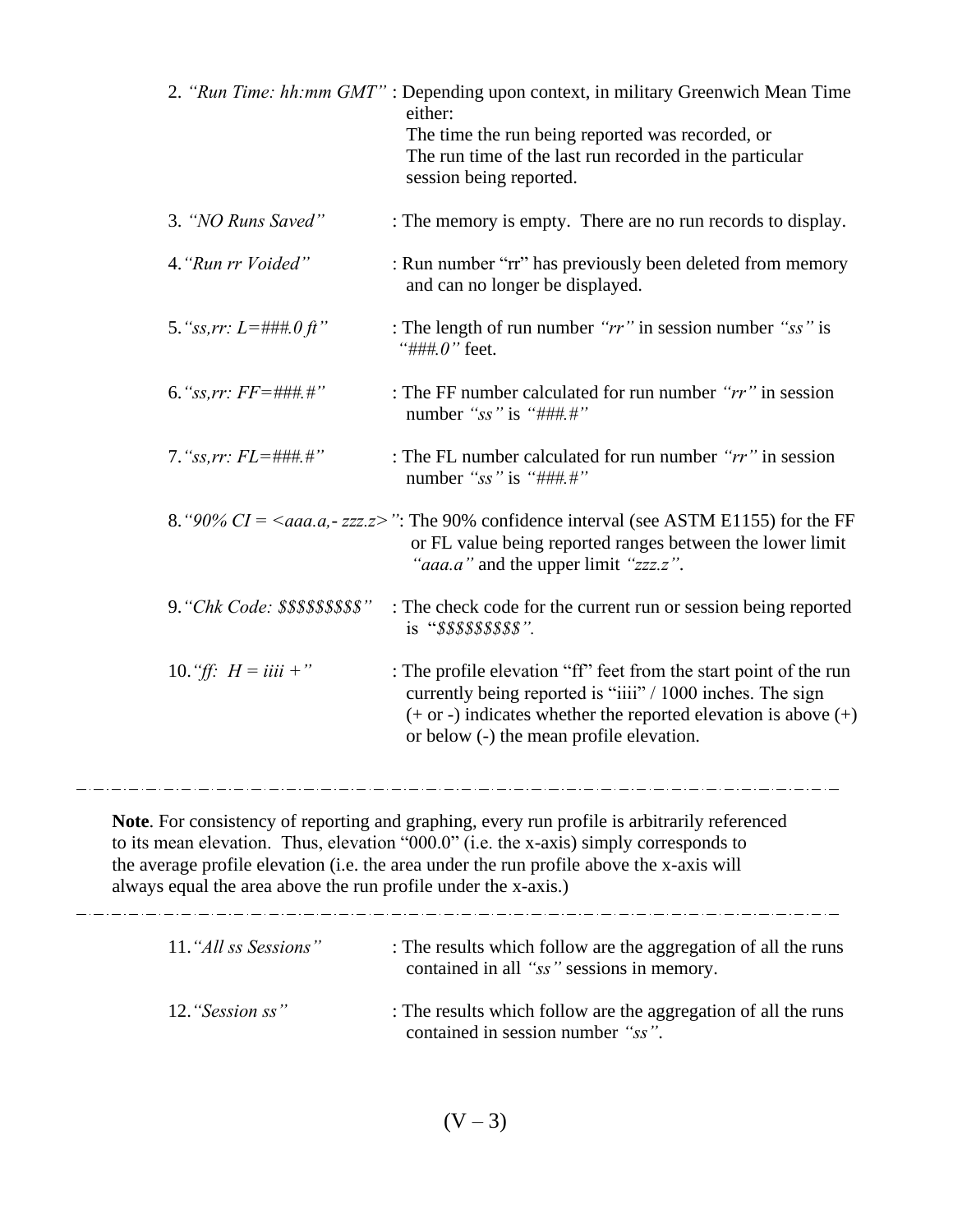| 13. " $rr$ Runs fffff. 0 ft"   | : The aggregate length of all " $rr$ " runs in the current session<br>being reported is " $f_{\text{eff}}f_{\text{f}}f_{\text{f}}$ " feet. |
|--------------------------------|--------------------------------------------------------------------------------------------------------------------------------------------|
| 14."rr Runs $FF = \# \# \#$ ." | : The aggregate FF number for all " $rr$ " runs in the current<br>session being reported is "###.#"                                        |
| 15." <i>rr Runs FL</i> =###.#" | : The aggregate FF number for all " $rr$ " runs in the current<br>session being reported is "###.#"                                        |

#### **E. BATTERY STATUS SCREENS**

| 1. "Bat Life = #### min"<br>: Current charge status of the battery in minutes. |  |
|--------------------------------------------------------------------------------|--|
|--------------------------------------------------------------------------------|--|

#### **F. ERROR MESSAGE SCREENS**

| 1. "Run Structure Error"  | : The subject run record has been corrupted. Clearing the<br>memory of all runs at unit start-up will usually correct this<br>problem. If this problem occurs repeatedly, however, the<br>unit will have to be returned to the factory for service.  |
|---------------------------|------------------------------------------------------------------------------------------------------------------------------------------------------------------------------------------------------------------------------------------------------|
| 2. "Memory Error"         | : The current run pointer has been corrupted. Clearing the<br>memory of all runs at unit start-up will usually correct this<br>problem. If this problem occurs repeatedly, however, the<br>unit will have to be returned to the factory for service. |
| 3. "Operator Error"       | : The operator has violated the required operational protocol.                                                                                                                                                                                       |
| 4. "Unit Has Moved"       | : The unit has moved with the "< <i>Don't Move&gt;</i> " screen<br>displayed. Press the <stop esc=""> key to cancel the run and<br/>return to the "&lt;<i>OFF</i>&gt;" screen.</stop>                                                                |
| 5. "Run rr Too Short"     | : Run "rr" has been terminated before $12 - 0$ " have been<br>measured.                                                                                                                                                                              |
| 6. "Softfail @fff" ii""   | : A reading outside the permitted range has been taken in<br>"< $ON$ >" mode. Press the <stop esc=""> key to cancel the<br/>run and return to the "&lt;<math>OFF</math>&gt;" screen.</stop>                                                          |
|                           | 7. "Run Length > 240' Max" : The length of the run being recorded has exceeded the<br>maximum $240' - 0$ " allowable.                                                                                                                                |
| 8. "Run ss, rr Cancelled" | : The run being recorded has suffered a fatal recording error<br>and has been cancelled. Press the <stop esc=""> key to<br/>return to the "&lt;<i>OFF</i>&gt;" screen.</stop>                                                                        |
|                           | $\Delta I = \Delta \Delta$                                                                                                                                                                                                                           |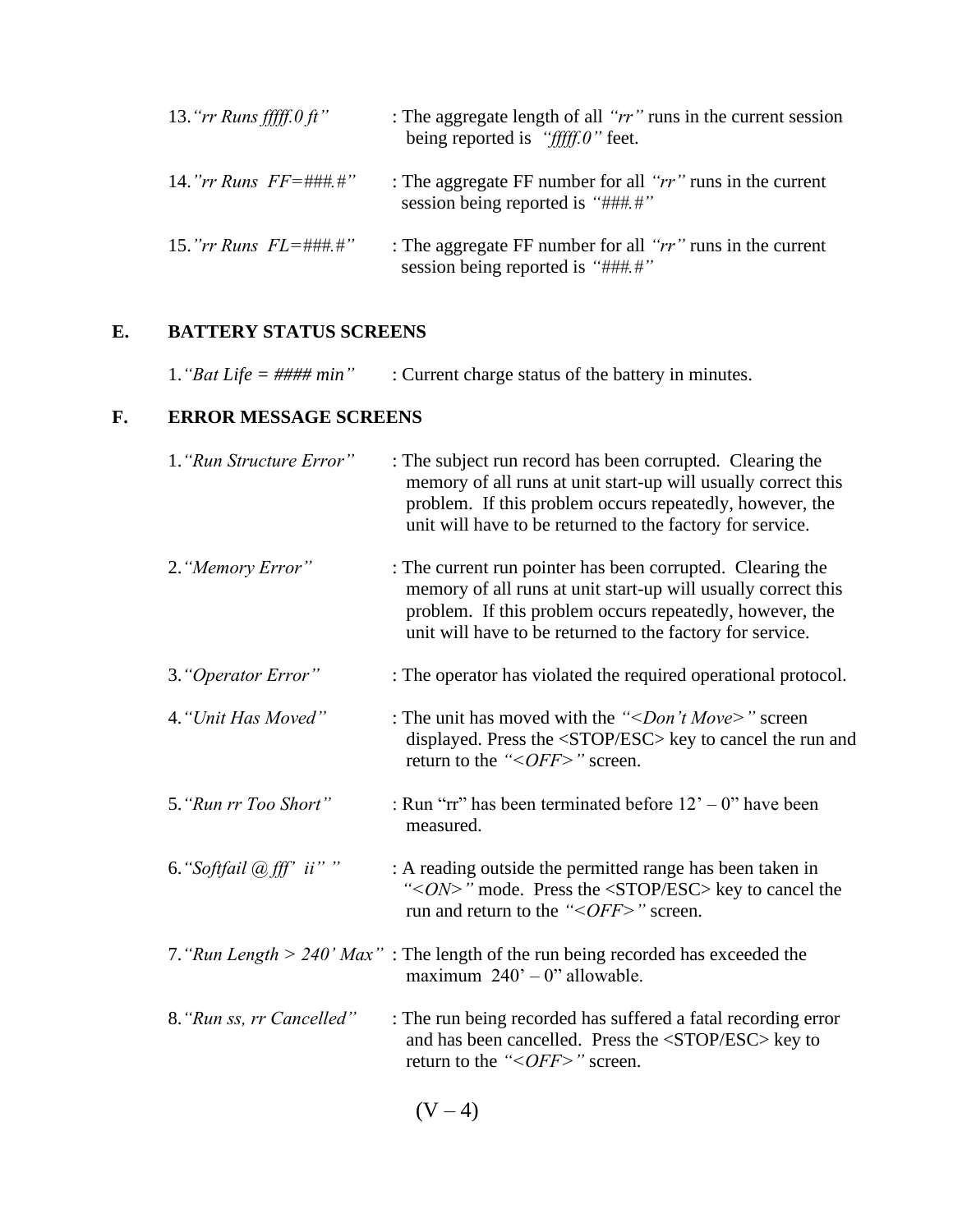9.*"<OK>=Yes <ESC>=NO"*: A key other than the <GO/OK> or <STOP/ESC> key has been pressed in response to a query screen requiring a "Yes" or "No" answer. Press the <GO/OK> key for "Yes", or the <STOP/ESC> key for "No".

#### **F. ERROR CODES**

- 0 : Fatal RAM test failure during unit start up.
- 1 : NVRAM Memory Corrupted (invalid next run number).
- 2 : Very low battery (recharge immediately).
- 3 : Low battery (recharge as soon as possible).
- 4 : NVRAM Memory Corrupted (invalid control character).
- 5 : Calculated FF not a number.
- $6:$  Calculated FF = positive infinity.
- 7 : Calculated  $FF = negative$  infinity.
- 8 : Calculated 90% Confidence Interval for FF not a number.
- 9 : Calculated 90% Confidence Interval for FF = positive infinity.
- 10 : Calculated 90% Confidence Interval for FF = negative infinity.
- 11 : Calculated FL not a number.
- 12 : Calculated  $FL = positive$  infinity.
- 13 : Calculated  $FL$  = negative infinity.
- 14 : Calculated 90% Confidence Interval for FL not a number.
- 15 : Calculated 90% Confidence Interval for FL = positive infinity.
- 16 : Calculated 90% Confidence Interval for FL = negative infinity.
- 17 : Slope sensor reading outside allowable range.
- 18 : Invalid key press (recording).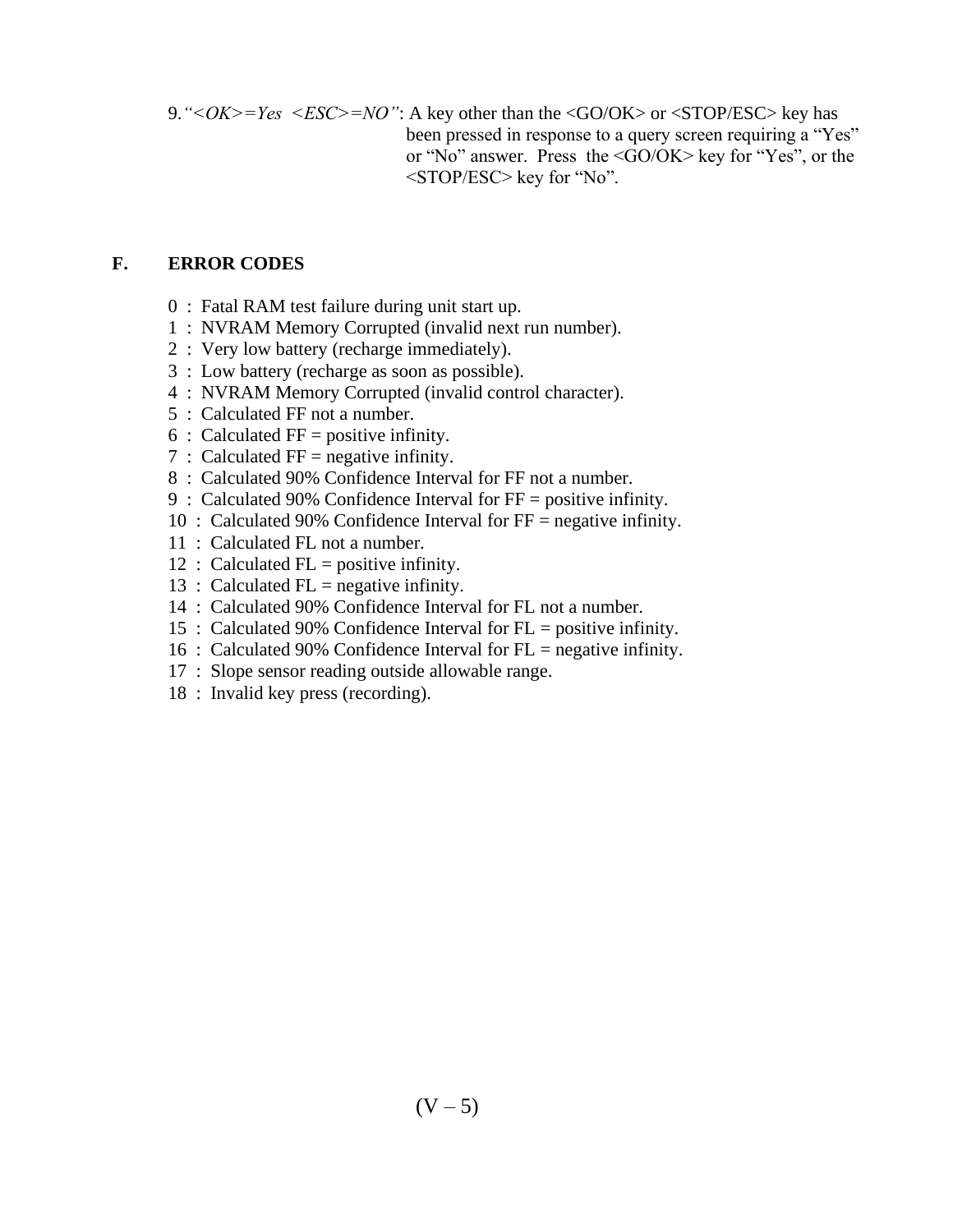# **VI. D-METER PROJECT MANAGEMENT**

Proper reporting of daily FF and FL results are made easy with the AF&CO's new Excel sheet report generator.

Go to [https://allenface.com/projectmgmt/,](https://allenface.com/projectmgmt/) and download the **"Daily FF/FL Report".** Open the "Daily Report" Excel file and customize the blue font fields as desired to create your own standard report template.

Each line of the Daily Report corresponds to a separate slab placement. After testing the first floor slab placement on any new project, se sure to record the following:

> Specified OAFF Specified OAFL Specified MLFF Specified MLFL Test Date Slab Designation Slab Area Measured FF Measured FL

Now to report the results for that first floor slab, open your Daily Report  $\&$  Chart template, customize the project identification fields, and type the various specified FF and FL values into the header. Save this modified template in a new folder for the project.

Re-open the template you just created and type the test date, slab name, slab area, and measured FF/FL numbers into the top line. Print both pages, save the file using today's date as the file name, and distribute the 2-page report.

That's it. After collecting the test results for each new slab, simply open the previous report file, add the new data to the next line, print both pages, save this latest amended report as a new file using today's date as the file name, and distribute the 2 new modified pages.

The 2-page Daily Report & Chart contains all of the information necessary to manage the flatness and levelness of any new floor installation. In doing so, it avoids all of the unnecessary complications that are created by the extraneous and voluminous distribution of the individual run results.